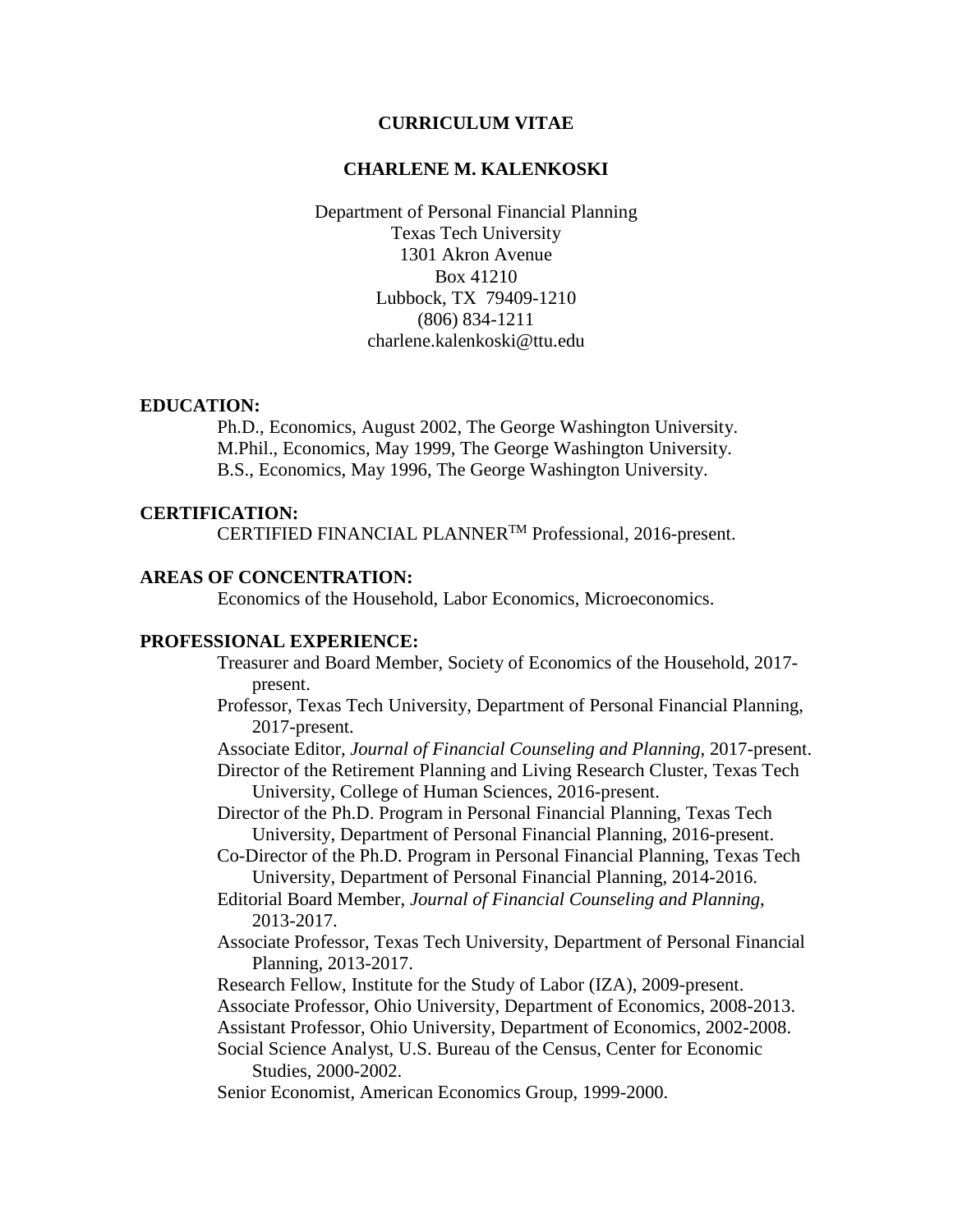Lecturer, The George Washington University, 1999. Adjunct Professor, The George Washington University, 1999. Teaching Assistant, The George Washington University, 1998-2000. Research Assistant (Labor Economics), The George Washington University, 1996-1998. Research Assistant (Industrial Organization), The George Washington University, 1996-1998. Research Assistant, American Economics Group, 1995-1999.

# **HONORS AND AWARDS:**

2017-2018 College of Human Sciences Nominee for the President's Academic Achievement Award, Texas Tech University.

Ching-Yao Hsieh Prize in Economics, The George Washington University, 1999 (teaching prize).

Ching-Yao Hsieh Prize in Economics, The George Washington University, 1996 (research prize).

Summa Cum Laude award of Bachelor of Science degree, The George Washington University, 1996.

Phi Beta Kappa National Honor Society, elected 1996.

## **JOURNAL ARTICLES:**

Parent, Michael; **Kalenkoski, Charlene M.**; and Eric Cardella (forthcoming). "Risky Business: Precarious Manhood and Investment Portfolio Decisions," *Psychology of Men and Masculinity*.

**Kalenkoski, Charlene Marie** and Sabrina Wulff Pabilonia (2017). "Does High School Homework Increase Academic Achievement?" *Education Economics* 25(1): 45-59.

**Kalenkoski, Charlene Marie** and Eakamon Oumtrakool (2017). "The Caregiving Responsibilities of Retirees: What Are They and How Do They Affect Retirees' Well-being?" *Applied Economics* 49(13): 1298- 1310.

Payne, Patrick; Browning, Christopher; and **Charlene M. Kalenkoski** (2016). "Public Reaction to Stock Market Volatility: Evidence from the ATUS" *Applied Economics Letters* 23(17): 1197-1200.

**Kalenkoski, Charlene Marie** (2016). "The Effects of Minimum Wages on Youth Employment and Income," *IZA World of Labor*, No. 243, DOI: 10.15185/izawol.243.

**Kalenkoski, Charlene M.** and Donald J. Lacombe (2015). "Using Spatial Econometric Techniques to Analyze the Joint Employment Decisions of Spouses," *Journal of Labor Research*, Vol. 36, No. 1, pp. 67-77.

**Kalenkoski, Charlene M.** and Gigi Foster (2015). "Measuring the Relative Productivity of Multitasking to Sole-tasking in Household Production: Experimental Evidence," *Applied Economics*, Vol. 47, No. 18, pp. 1847- 1862.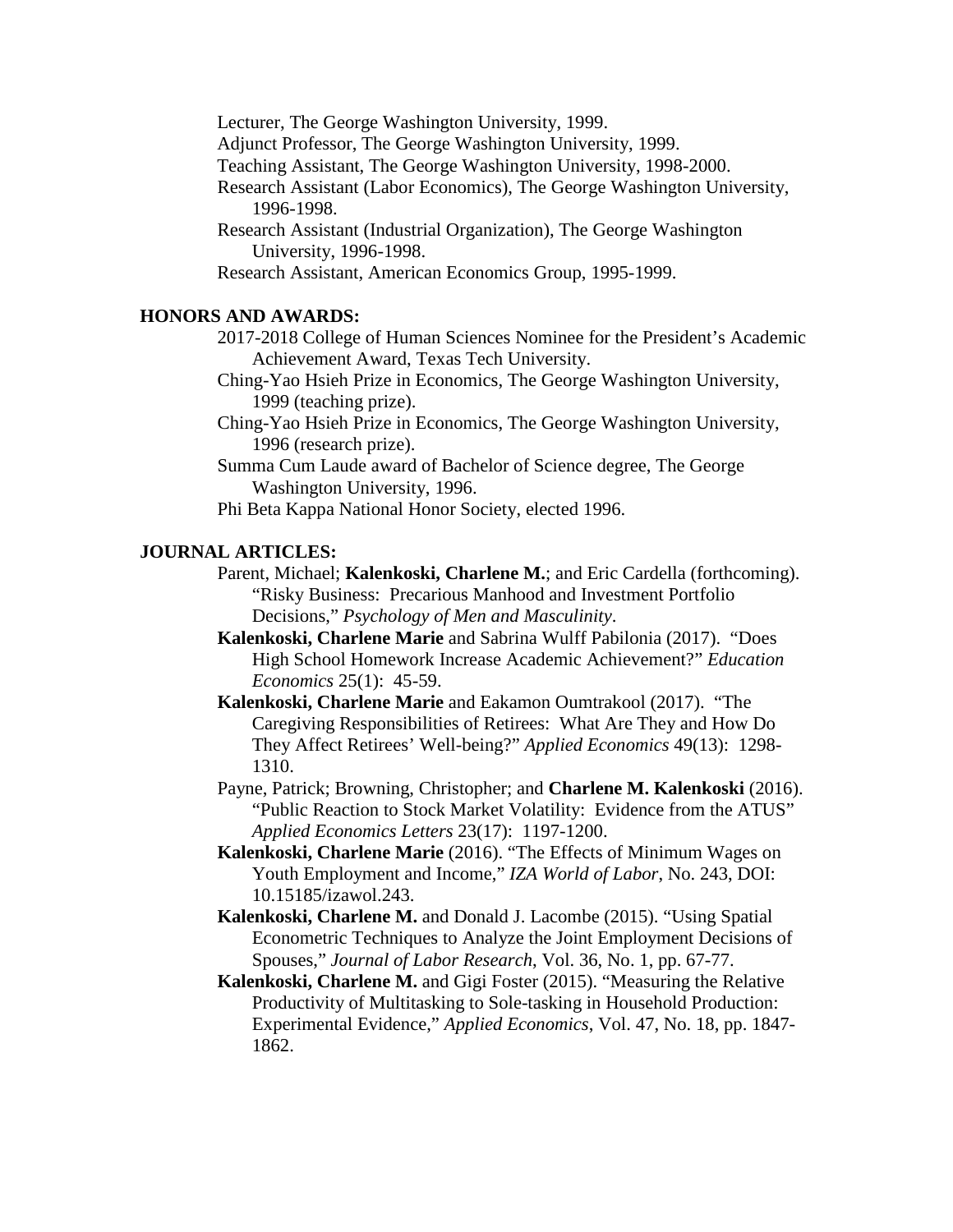- **Kalenkoski, Charlene M.** and Eakamon Oumtrakool (2014). "How Retirees Spend Their Time: Helping Clients Set Realistic Income Goals," *Journal of Financial Planning*, Vol. 27, No. 10, pp. 48-52.
- **Kalenkoski, Charlene M.** (2014). "Does Generosity Beget Generosity? The Relationships between Transfer Receipt and Formal and Informal Volunteering," *Review of Economics of the Household*, Vol. 12, No. 3, 547-563.
- Foster, Gigi and **Charlene M. Kalenkoski** (2013). "Tobit or OLS? An Empirical Evaluation under Different Diary Window Lengths," *Applied Economics,* Vol. 45, No. 20, pp. 2994-3010.
- **Kalenkoski, Charlene M.** and Donald J. Lacombe (2013). "Minimum Wages and Teen Employment: A Spatial Panel Approach," *Papers in Regional Science*, Vol. 92, No. 2, pp. 407-417.
- **Kalenkoski, Charlene M.** and Karen S. Hamrick (2013). "How Does Time Poverty Affect Behavior? A Look at Eating and Physical Activity," *Applied Economic Perspectives and Policy*, Vol. 35, No. 1, pp. 89-105.
- **Kalenkoski, Charlene Marie** and Sabrina Wulff Pabilonia (2012). "Time to Work or Time to Play: The Effect of Student Employment on Homework, Sleep, and Screen Time," *Labour Economics,* [Vol.](http://dx.doi.org/10.1016/j.labeco.2011.10.002) 19, No. 2, pp. 211-221.
- **Kalenkoski, Charlene M.**; Hamrick, Karen S.; and Margaret Andrews (2011). "Time Poverty Thresholds and Rates for the U.S. Population," *Social Indicators Research*, Vol. 104, No. 1, pp. 129-155.
- **Kalenkoski, Charlene Marie** and Sabrina Wulff Pabilonia (2010). "Parental Transfers, Student Achievement, and the Labor Supply of College Students," *Journal of Population Economics*, Vol. 23, No. 2, pp. 469-496.
- **Kalenkoski, Charlene Marie** and Sabrina Wulff Pabilonia (2009). "Does Working while in High School Reduce Study Time in the U.S.?" *Social Indicators Research*, Vol. 93, No. 1, pp. 117-121.
- **Kalenkoski, Charlene M.**; Ribar, David C.; and Leslie S. Stratton (2009). "The Influence of Wages on Parents' Allocations of Time to Child Care and Market Work in the United Kingdom," *Journal of Population Economics*, Vol. 22, No. 2, pp. 399-419.
- **Kalenkoski, Charlene M.** and Donald J. Lacombe (2008). "Effects of Minimum Wages on Youth Employment: The Importance of Accounting for Spatial Correlation," *Journal of Labor Research*, Vol. 29, No. 4, pp. 303-317.
- **Kalenkoski, Charlene M.** and Gigi Foster (2008). "The Quality of Time Spent with Children in Australian Households," *Review of Economics of the Household*, Vol. 6, No. 3, pp. 243-266.
- **Kalenkoski, Charlene** (2008). "Parent-Child Bargaining, Parental Transfers, and the Post-secondary Education Decision," *Applied Economics*, Vol. 40, No. 4, pp. 413-436.
- **Kalenkoski, Charlene M.**; Ribar, David C.; and Leslie S. Stratton (2007). "The Effect of Family Structure on Parents' Child Care Time in the United States and the United Kingdom," *Review of Economics of the Household*, Vol. 5, No. 4, pp. 353-384.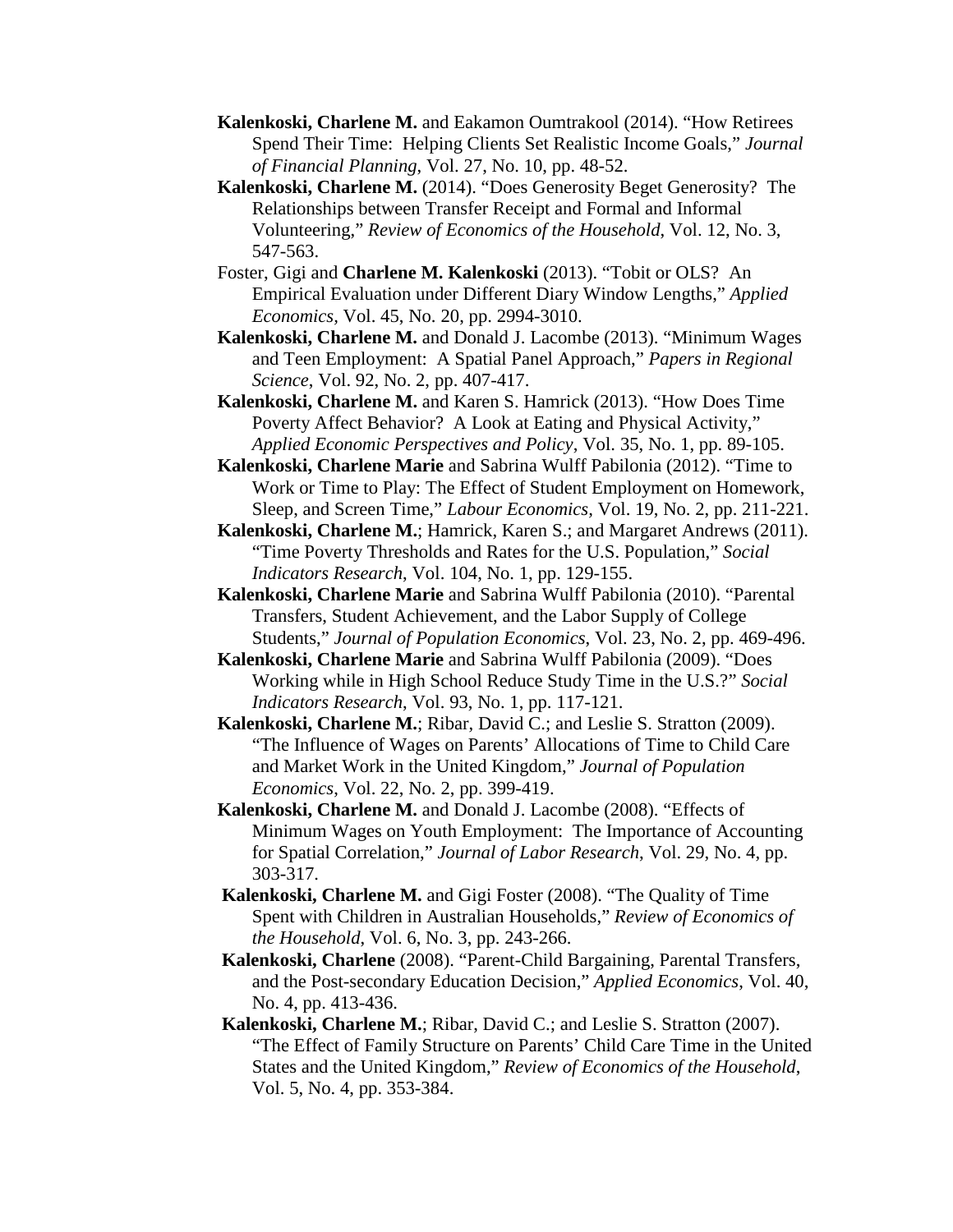- **Kalenkoski, Charlene M.** and Donald J. Lacombe (2006). "Right-to-Work Laws and Manufacturing Employment: The Importance of Spatial Dependence," with Donald Lacombe, *Southern Economic Journal*, Vol. 73, No. 2, pp. 402-418.
- Richard Vedder and **Charlene Kalenkoski** (2006). "The Economic Status of Union Workers in the United States," *Journal of Labor Research*, Vol. 27, No. 4, pp. 593-603.
- **Kalenkoski, Charlene M.**; Ribar, David C.; and Leslie Stratton (2005). "Parental Child Care in Single Parent, Cohabiting, and Married Couple Families: Time Diary Evidence from the United Kingdom," *American Economic Review*, Vol. 95, No. 2, pp. 194-198.
- **Kalenkoski, Charlene M.** (2005). "Parents Who Won't Pay: Expected Parental Contributions and Postsecondary Schooling," *Public Finance and Management*, Vol. 5, No. 1, pp. 178-236.
- Cordes, Joseph J.; **Kalenkoski, Charlene**; Harry S. Watson (2000). "The Tangled Web of Taxing Talk: Telecommunication Taxes in the New Millennium," *National Tax Journal*, Vol. 53, No.3, Part 1, pp. 563-587.

## **BOOKS:**

**Kalenkoski, Charlene M.** and Gigi Foster (eds.) (2015). *The Economics of Multitasking,* Palgrave Macmillan.

# **BOOK CHAPTERS:**

- **Kalenkoski, Charlene M.** (forthcoming). "Caregiving by Older Adults: Gender Differences in Well-being," in *Gender and Time Use in a Global Context: The Economics of Employment and Unpaid Labor*, edited by Rachel Connelly and Ebru Kongar, Palgrave Macmillan.
- **Kalenkoski, Charlene M.** and Gigi Foster (2015). "Introduction: The Economics of Multitasking" in *The Economics of Multitasking*, edited by Charlene M. Kalenkoski and Gigi Foster, Palgrave Macmillan.
- **Kalenkoski, Charlene M.** and Gigi Foster (2015). "Are Women Better than Men at Multitasking Household Production Activities?" in *The Economics of Multitasking*, edited by Charlene M. Kalenkoski and Gigi Foster, Palgrave Macmillan.
- **Kalenkoski, Charlene M.** and Gigi Foster (2015). "Discussion: The Economics of Multitasking" in *The Economics of Multitasking*, edited by Charlene M. Kalenkoski and Gigi Foster, Palgrave Macmillan.
- **Kalenkoski, Charlene M.**; Ribar, David C.; and Leslie S. Stratton (2011). "How Do Adolescents *Spell* Time Use? An Alternative Methodological Approach for Analyzing Time Diary Data" *Research in Labor Economics* Vol. 33, pp. 1-44.

## **BOOK REVIEWS:**

**Kalenkoski, Charlene M.** (2010). "How Do We Spend Our Time? Evidence from the American Time Use Survey. Edited by Jean Kimmel," *Eastern Economic Journal*, Vol. 36, pp. 282-283.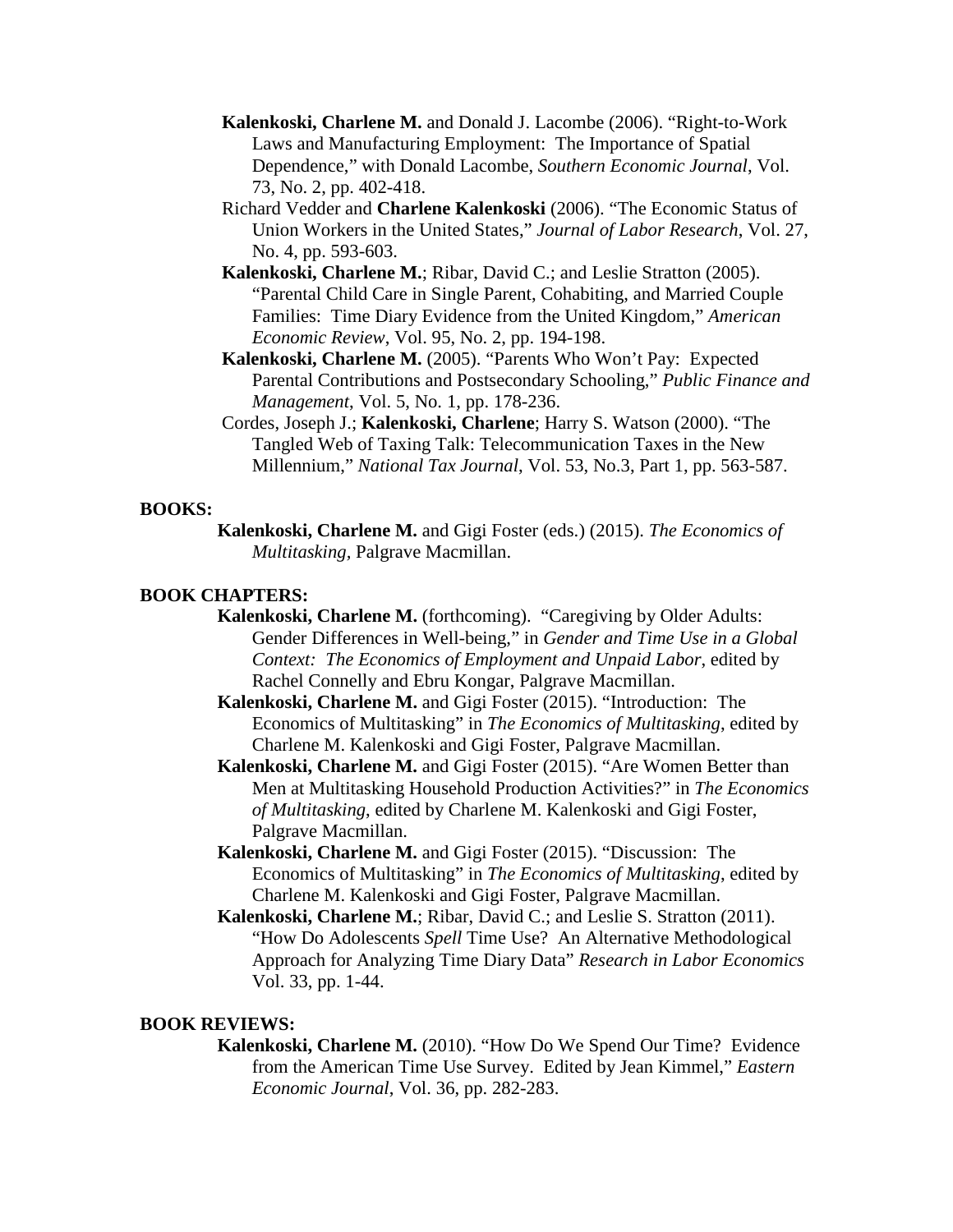### **OTHER PUBLICATIONS:**

- Alyousif, Maher H. and **Charlene M. Kalenkoski** (2017). "Why Do So Few Individuals Seek Professional Financial Advice?" *Advisor Perspectives* 5/8/17. https://www.advisorperspectives.com/articles/2017/05/08/why-doso-few-individuals-seek-professional-financial-advice.
- **Kalenkoski, Charlene M.** and Karen S. Hamrick (2014). "Time Poverty Thresholds in the USA," with Karen Hamrick, in *Encyclopedia of Quality of Life and Well-Being Research*, edited by Michalos, Alex C. Dordrecht, Netherlands: Springer, pp. 6650-6653.
- **Kalenkoski, Charlene M.** (2006). "Comparable Worth," in *Encyclopedia of Career Development*, edited by Greenhaus, J. and G.A. Callanan, Thousand Oaks, CA: SAGE Reference Publications, pp. 184-188.
- Atrostic, Barbara K. and **Kalenkoski, Charlene M.** (2002). "Item Response Rates: One Indicator of How Well We Measure Income," *2002 Proceedings of the American Statistical Association*, Survey Research Methods Section (CD-ROM).

### **UNPUBLISHED RESEARCH:**

- "Do Investors' Subjective Risk Perception Influence Their Portfolio Choices? A Household Bargaining Perspective," with Xianwu Zhang, June 2017.
- "Asking for Action: Does Financial Advice Improve Financial Behaviors?" with Maher Alyousif, *SSRN Working Paper Series* No. 2954773, April 2017.
- "(Mis) Trusting Financial Advisers," with Maher Alyousif, *SSRN Working Paper Series* No. 2955828, April 2017.
- "Who Seeks Financial Advice?" with Maher Alyousif, *SSRN Working Paper Series* No. 2943159, March 2017.
- "Lost in Fees: An Analysis of Financial Planning Compensation," with Yuanshan Cheng, March 2017.
- "Bridge Employment: Determinants of and Effects on Retirement Satisfaction," with Patrick Payne and Hossein Salehi, January 2017.
- "Risk Tolerance and the Financial Satisfaction of Credit-Card Users," with Patrick Payne and Christopher Browning, January 2017.
- "Relating Behaviors, Demographic Characteristics, and Environmental Factors to BMI," with Leslie Stratton, June 2012.
- "Convict Labor in the Ohio Penitentiary in the 1800s," with Nancy Tatarek, January 2011.
- "Time Poverty as a Factor in SNAP Participation and Food Insecurity," with Margaret Andrews and Karen Hamrick, October 2009.
- "Determinants of State Minimum Wage Laws: A Bayesian Spatial Probit Approach," with Donald Lacombe and Garth Holloway, November 2008.
- "Women's and Men's Work Commitments to Scientific Careers," with David Ribar, November 2005.
- "Does Increasing Nonresponse in Surveys Affect Analysis?" with Barbara K. Atrostic, August 2002.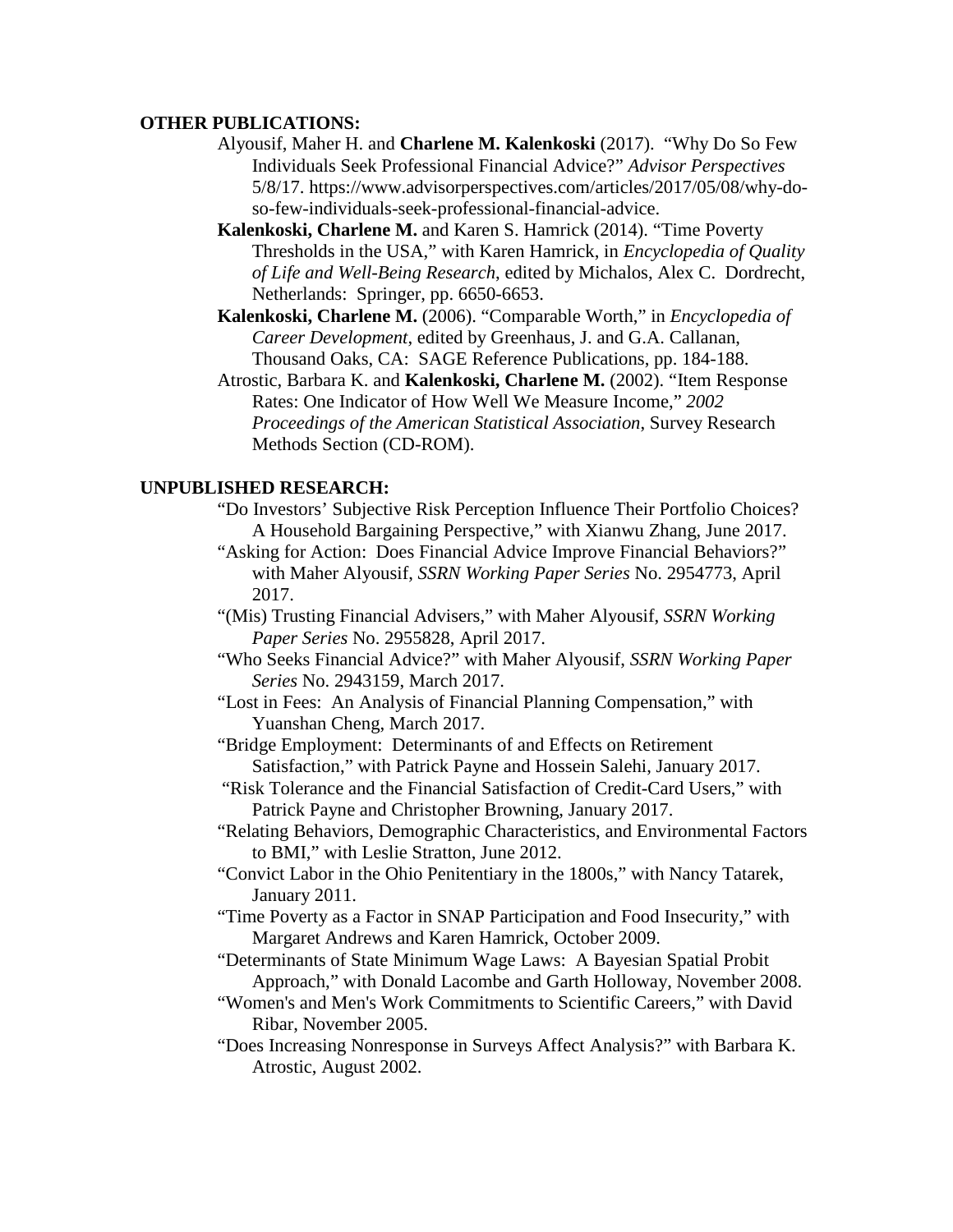- "Work Effort and Welfare Generosity," with David Ribar and Mark Wilhelm, November 1998.
- "Child Support and Welfare Generosity," with David Ribar and Mark Wilhelm, October 1997.

# **PRESENTATIONS AT PROFESSIONAL MEETINGS AND CONFERENCES:**

"How Do the Adult Care Responsibilities of Older Americans Affect Their Wellbeing?"

-International Association of Gerontology and Geriatrics World Congress of Gerontology and Geriatrics, San Francisco, CA, July 2017. -Society of Economics of the Household, San Diego, CA, June 2017.

"Bridge Employment: Determinants of and Effects on Retirement Satisfaction," (with Patrick Payne and Hossein Salehi) -Southern Economic Association, Washington, DC, November 2016. -Academy of Financial Services, Las Vegas, NV, October 2016.

"Caregiving by Older Adults: Gender Differences in Well-being"

-Time Use Across the Life Course Conference, University of Maryland (poster session), College Park, MD, June 2016.

-New Directions in the Study of Intergenerational Transfers and Time Use in Later Life: A Panel Study of Income Dynamics Conference, University of Michigan Institute for Social Research (poster session), Ann Arbor, MI, June 2016.

-Population Association of America, Washington, DC, March/April 2016. -Southern Economic Association, New Orleans, LA, November 2015.

"Does High School Homework Increase Academic Achievement?" (with Sabrina Pabilonia)

-Society of Labor Economists (poster session), Seattle, WA, May 2016 (presented by Sabrina Pabilonia).

-Southern Economic Association, New Orleans, LA, November 2015. -American Educational Research Association Time Use Conference, Washington, DC, March 2015.

-Perspectives on Time Use in the U.S. Conference, Washington, DC, June 2014.

-Society for Research on Adolescence, Austin, TX, March 2014.

"Public Reaction to Stock Market Volatility: Evidence from the ATUS," (with Patrick Payne and Christopher Browning)

-Academy of Financial Services, Orlando, FL, October 2015 (presented by Patrick Payne).

-Financial Planning Association, Boston, MA, September 2015 (presented by Patrick Payne).

"The Caregiving Responsibilities of Retirees: What Are They and How Do They Affect Retirees' Well-being?" (with Eakamon Oumtrakool) -Population Association of America (poster session), San Diego, CA, April 2015.

-Southern Economic Association, Atlanta, GA, November 2014.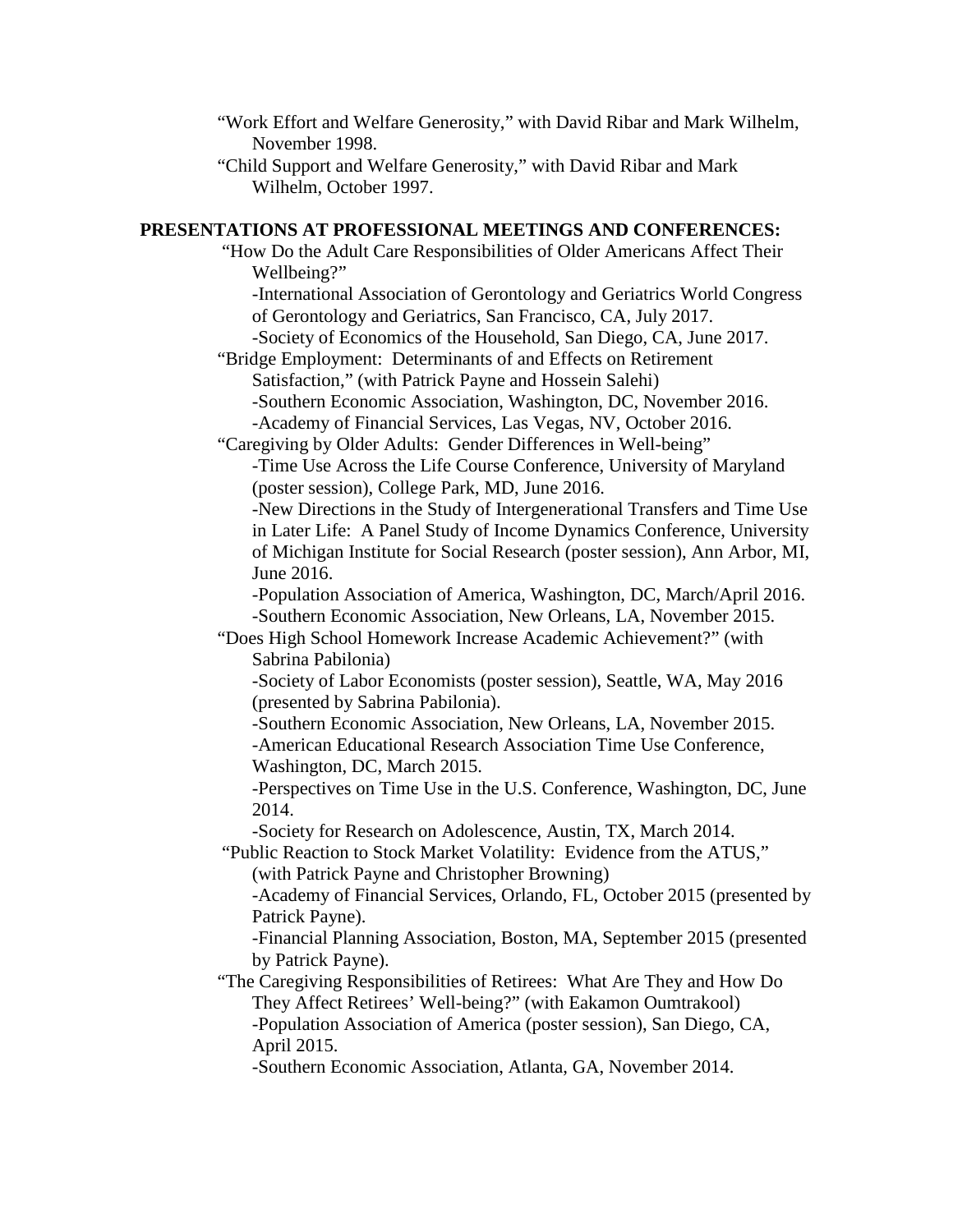"Are Women Better than Men at Multitasking Household Activities? New Experimental Evidence" (with Gigi Foster) -Southern Economic Association, Atlanta, GA, November 2014. -American Economic Association, Allied Social Sciences Association, San Diego, CA, January 2013. "The Caregiving Responsibilities of Retirees: What Are They and How Do They Affect Retirees' Well-being?" -Committee on the Status of Women in the Economics Profession, Western Economic Association International, Denver, CO, June 2014. -Perspectives on Time Use in the U.S. Conference (poster session), Washington, DC, June 2014. "Using Spatial Econometric Techniques to Analyze the Joint Employment Decisions of Spouses" (with Donald Lacombe) -Labor and Employment Relations Association, Allied Social Sciences Association, Philadelphia, PA, January 2014. "Balancing Teaching and Research" -Committee on the Status of Women in the Economics Profession, Midwest Economics Association, Columbus, OH, March 2013. "Measuring the Relative Productivity of Multitasking to Sole-tasking in Household Production: New Experimental Evidence" (with Gigi Foster) -Southern Economic Association, New Orleans, LA, November 2012. -International Association for Research in Income and Wealth, Boston, MA, August 2012. "Does High School Homework Affect Academic Achievement" (with Sabrina Pabilonia) -Western Economic Association International, San Francisco, CA, June/July 2012 (presented by Sabrina Pabilonia). "How Does Time Poverty Affect Behavior? A Look at Eating and Physical Activity" (with Karen Hamrick) -Society of Government Economists, Allied Social Sciences Association, Chicago, IL, January 2012. -International Perspectives on Time Use Conference, University of Maryland, June 2011. "Minimum Wages and Teen Employment: A Spatial Panel Approach" (with Donald Lacombe) -North American Regional Science Association, Miami, FL, November, 2011 (presented by Donald Lacombe). "Time to Work or Time to Play: The Effect of Student Employment on Homework, Sleep, and Screen Time" (with Sabrina Pabilonia) -Population Association of America, Washington, DC, April 2011 (presented by Sabrina Pabilonia). - International Association for Time Use Research, Paris, France, July 2010 (presented by Sabrina Pabilonia). "Do High School Study Habits and Parental Supervision Affect College Attendance and Performance?" (with Sabrina Pabilonia) -Southern Economic Association, Atlanta, GA, November 2010.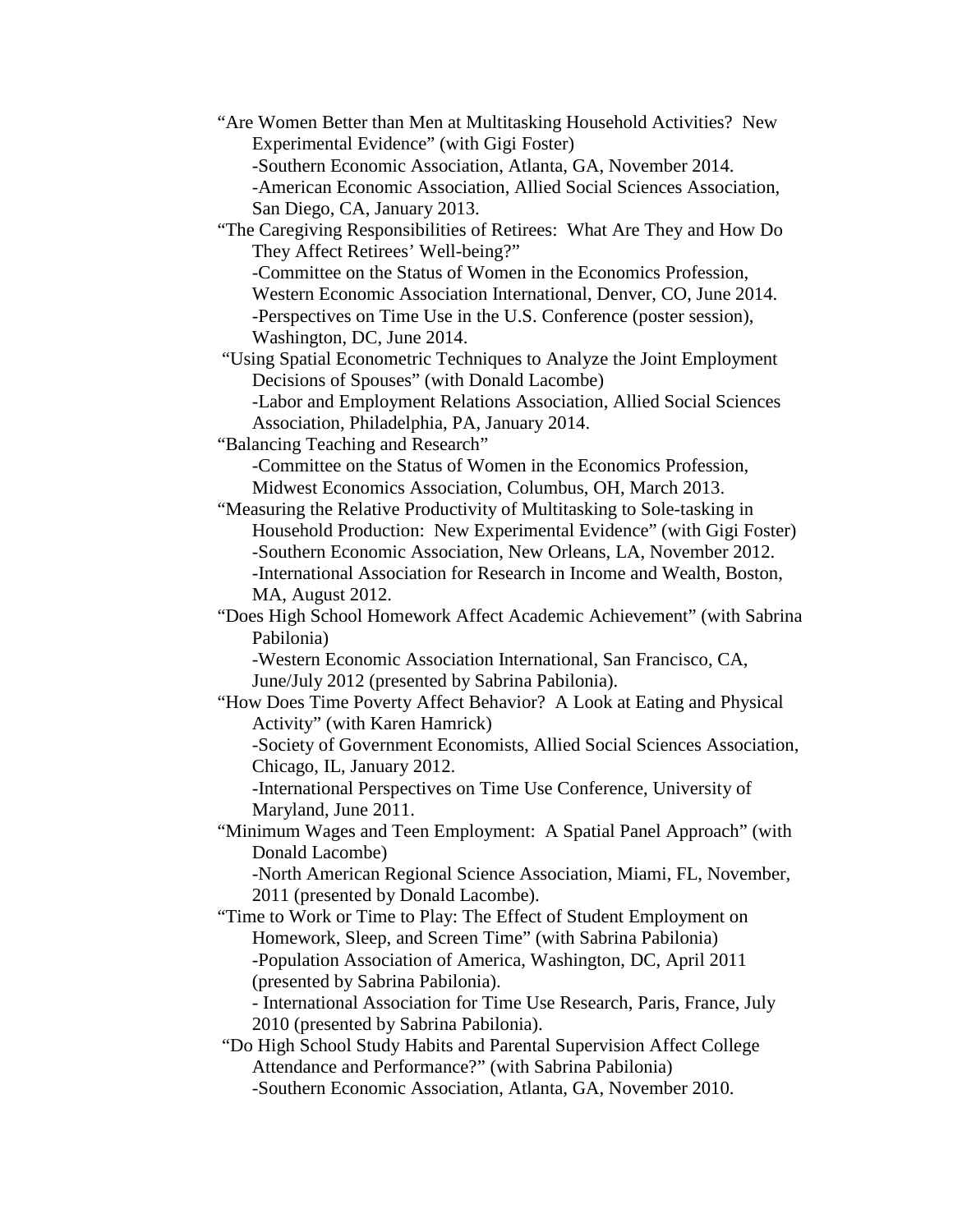-Society of Government Economists, Washington, DC, November 2010 (presented by Sabrina Pabilonia).

"Adult Eating Behaviors and Weight Status: A Time Use Analysis" (with Leslie Stratton)

-Western Economic Association International, Vancouver, Canada, July 2009.

-American Time Use Research Conference (poster session), College Park, MD, June 2009.

-International Association for Time Use Research, Sydney, Australia, December 2008.

"The Multitasking of Household Production," (with Gigi Foster)

- Western Economic Association International, Vancouver, Canada, July 2009 (presented by Gigi Foster).

-8th IZA/SOLE Transatlantic Meeting of Labor Economists, Buch, Ammersee, Germany, May 2009.

"Time to Work or Time to Play: The Effect of Student Employment on Homework, Housework, Screen Time, and Sleep" (with Sabrina Pabilonia)

-American Time Use Research Conference, College Park, MD, June 2009. -Southern Economic Association, Washington, DC, November 2008.

- "Time Use, Food Security and Supplemental Nutrition Assistance (SNAP) Participation" (with Margaret Andrews and Karen Hamrick) -American Time Use Research Conference, College Park, MD, June 2009 (presented by Margaret Andrews).
- "Time Use and Weight Status: An Analysis of Adults" (with Leslie Stratton) -First Annual Meeting on the Economics of Risky Behaviors, Washington, DC, March 2009 (presented by Leslie Stratton).

"The Multitasking of Child Care" (with Gigi Foster) -International Association for Time Use Research, Sydney, Australia, December 2008.

"Time Diary Data: Are Two Days Better Than One?" (with Gigi Foster) -International Association for Time Use Research, Sydney, Australia, December 2008 (presented by Gigi Foster).

"Determinants of State Minimum Wage Laws: A Bayesian Spatial Probit Approach" (with Donald Lacombe and Garth Holloway)

-Southern Economic Association, Washington, DC, November 2008.

"Does Working While in High School Crowd Out Study Time?" (with Sabrina Pabilonia).

-Society of Government Economists, Allied Social Sciences Association, New Orleans, LA, January 2008 (presented by Sabrina Pabilonia).

-International Association for Time Use Research, Washington, DC, October 2007 (presented by Sabrina Pabilonia).

"Time Poverty Thresholds" (with Karen Hamrick).

-International Association for Time Use Research, Washington, DC, October 2007.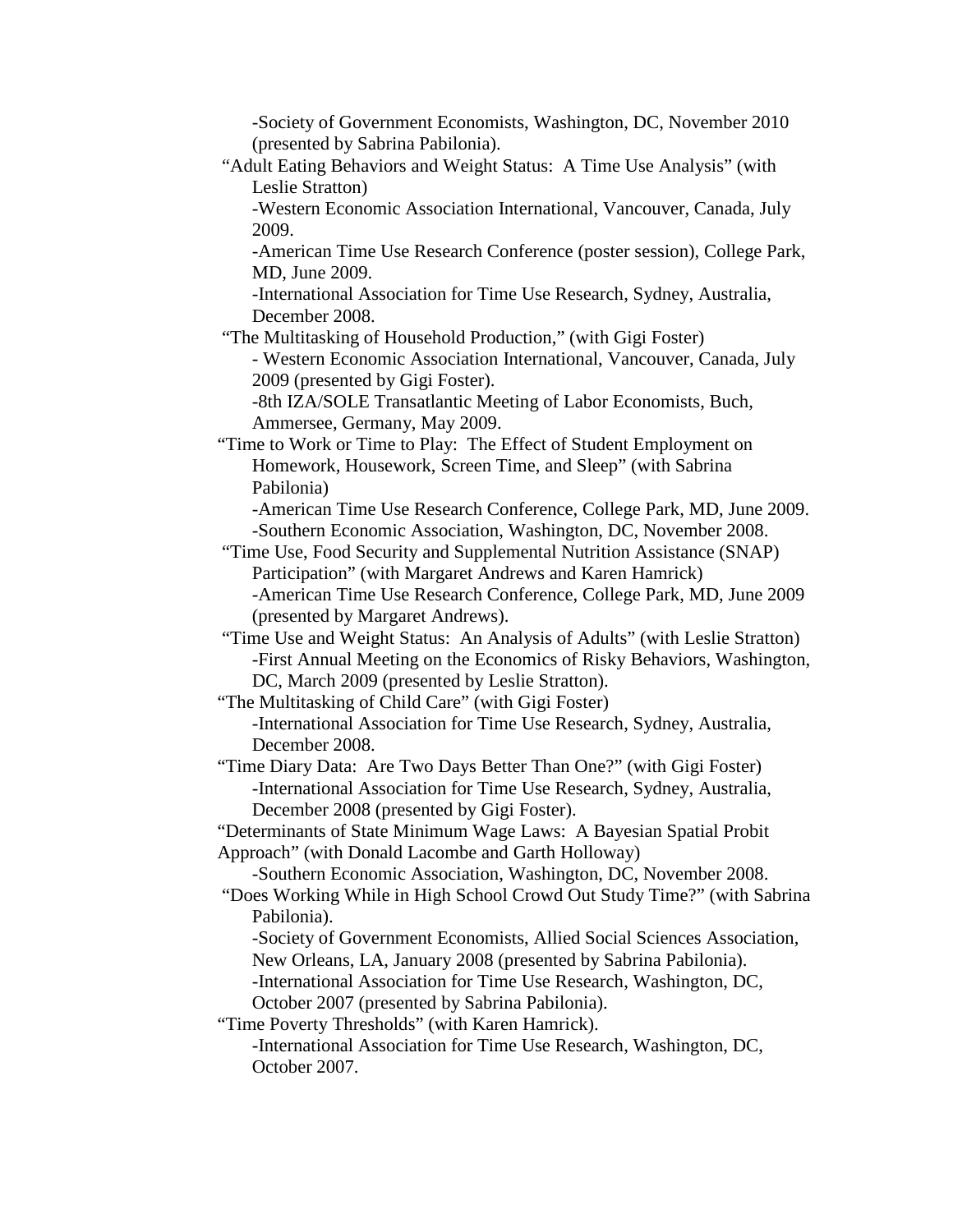"How Do Adolescents *Spell* Time Use?" (with David Ribar and Leslie Stratton) -Asian Conference on Applied Micro-Economics/Econometrics, Seoul, South Korea, December 2007 (presented by David Ribar). -International Association for Time Use Research, Washington, DC, October 2007 (presented by David Ribar). -Institute for Research on Poverty Summer Research Workshop, June 2007 (presented by David Ribar). -Institute for the Study of Labor (IZA) "Topic Week: Nonmarket Time in Economics," Bonn, Germany, May-June 2007. -Population Association of America, New York, NY, March 2007 (presented by Leslie Stratton). "The Quality of Time Spent with Children in Australian Households" (with Gigi Foster) -International Association for Time Use Research, Washington, DC, October 2007. "The Quantity and Quality of Child Care in Australian Households" (with Gigi Foster) -Population Association of America, New York, NY, March 2007. "Household Disadvantage and Adolescents' Time Use" (with David Ribar and Leslie Stratton) -Society of Government Economists, Allied Social Sciences Association, Chicago, IL, January 2007. "Adolescents' Time Use" (with David Ribar and Leslie Stratton) -Southern Economic Association, Charleston, SC, November 2006. "The Influence of Wages on Parents' Allocations of Time to Child Care and Market Work in the United Kingdom" (with David Ribar and Leslie Stratton) -Society of Labor Economists (poster session), Cambridge, MA, May 2006 (presented by Leslie Stratton). "The Market Value of Time and Its Impact on the Allocation of Time to Child Care and Market Work in the United Kingdom" (with David Ribar and Leslie Stratton) -Econometric Society, Allied Social Sciences Association, Boston, MA, January 2006 (presented by David Ribar). "Parental Child Care in Single Parent, Cohabiting, and Married Couple Families: Time Diary Evidence from the United States and the United Kingdom" (with David Ribar and Leslie Stratton) -Society of Government Economists, Allied Social Sciences Association, Boston, MA, January 2006. -American Time Use Survey Early Results Conference (poster session), Washington, DC, December 2005. -Levy Institute "Time-use and Economic Well-being" conference, Annandale-on-Hudson, NY, October 2005. "Women's and Men's Work Commitments to Scientific Careers" (with David Ribar)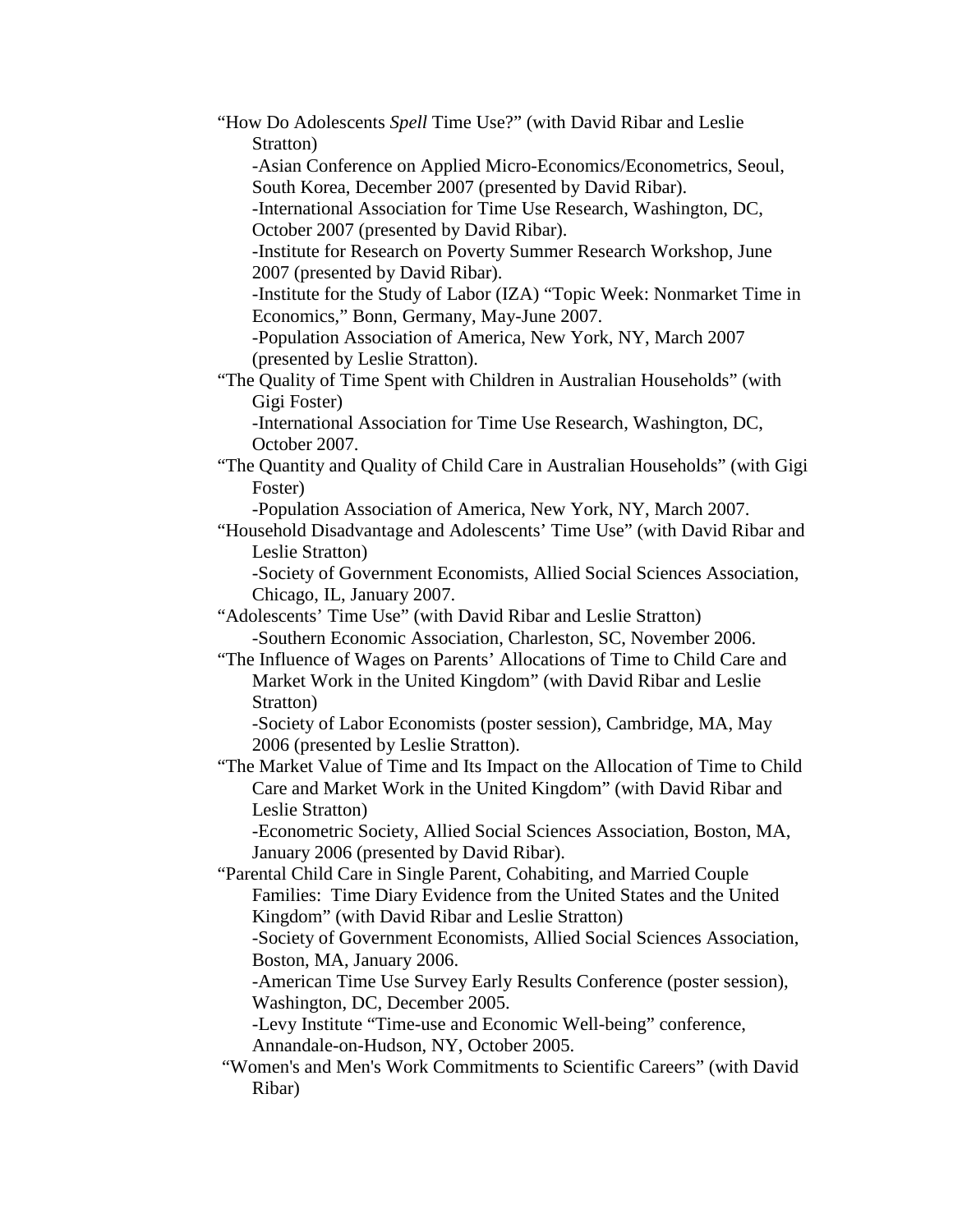-Southern Economic Association, Washington, DC, November 2005 (presented by David Ribar). "Parental Child Care in Single Parent, Cohabiting, and Married Couple Families: Time Diary Evidence from the United Kingdom" (with David Ribar and Leslie Stratton) -European Society for Population Economics, Paris, France, June 2005 (presented by David Ribar). -Population Association of America, Philadelphia, PA, March 2005. -American Economic Association, Allied Social Sciences Association, Philadelphia, PA, January 2005. "Parental Transfers, Student Achievement, and the Labor Supply of College Students" (with Sabrina Pabilonia) -Western Economic Association International, Vancouver, BC, July 2004. -Society of Labor Economists, San Antonio, TX, April 2004. -Eastern Economic Association, Washington, DC, February 2004 (presented by Sabrina Pabilonia). -Southern Economic Association, San Antonio, TX, November 2003. "Parents Who Won't Pay: Expected Parental Contributions and Postsecondary Schooling" -Population Association of America, Minneapolis, MN, May 2003. -Midwest Economics Association, St. Louis, MO, March 2003. -Southern Economic Association, New Orleans, LA, November 2002. "Parent-Child Bargaining, Parental Transfers, and the Postsecondary Education Decision" -Southern Economic Association, New Orleans, LA, November 2002. -Western Economic Association International, Seattle, WA, July 2002. -Population Association of America, Atlanta, GA, May 2002. -Southern Demographic Association, Miami Beach, FL, October 2001. "Shifting Income Sources: Does Increasing Nonresponse in Surveys Affect Analysis?" (with B.K. Atrostic) -The International Conference on Improving Surveys, Copenhagen, Denmark, August 2002 (presented by B.K. Atrostic). "Item Response Rates: One Indicator of How Well We Measure Income" (with B.K. Atrostic) -American Statistical Association, Joint Statistical Meetings, New York, New York, August 2002 (presented by B.K. Atrostic). "Telecommunications Taxes: The Tangled Web of Taxing Talk" (with Joseph Cordes and Harry Watson) -National Tax Association, Washington, DC, June 2000 (presented by Joseph Cordes). "Work Effort and Welfare Generosity" (with David Ribar and Mark Wilhelm) -Southern Economic Association, Baltimore, MD, November 1998 (presented by David Ribar). "Child Support and Welfare Generosity" (with David Ribar and Mark Wilhelm)

-Association for Public Policy Analysis and Management, Washington,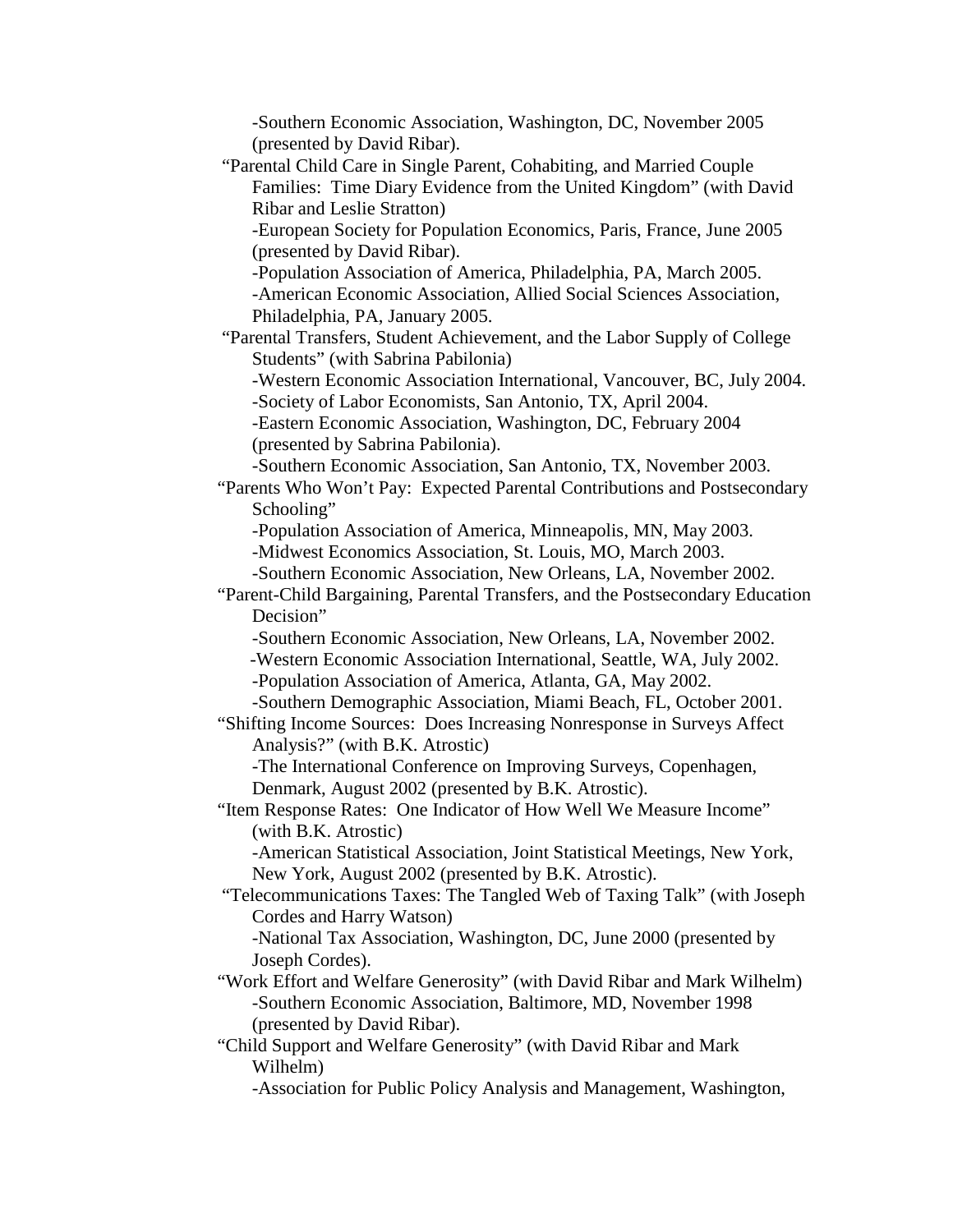DC, November 1997 (presented by David Ribar).

## **OTHER CONFERENCE PARTICIPATION:**

International Association of Gerontology and Geriatrics World Congress of Gerontology and Geriatrics (abstract reviewer), San Francisco, CA, July 2017.

Southern Economic Association (session organizer, chair, and discussant), Washington, DC, November 2016.

Southern Economic Association (session organizer and chair, discussant), New Orleans, LA, November 2015.

Population Association of America (session organizer and chair), San Diego, CA, May 2015.

American Educational Research Association Time Use Conference (discussion panelist), Washington, DC, March 2015.

Southern Economic Association (discussant), Atlanta, GA, November 2014.

Western Economic Association International (chair), Denver, CO, June 2014.

Southern Economic Association (discussant), New Orleans, LA, November 2012.

Southern Economic Association (discussant), Atlanta, GA, November 2010. International Association for Time Use Research (chair), Sydney, Australia, December 2008.

Southern Economic Association (discussant), Washington, DC, November 2008.

Allied Social Sciences Association (chair), New Orleans, LA, January 2008.

Allied Social Science Association (chair and organizer), Chicago, IL, January 2007.

Southern Economic Association (chair), Charleston, SC, November 2006. Food and Eating Consequences of Time-Use Decisions: A Research and

Policy Conference (discussant), Washington, DC, July 2004.

Society of Labor Economists (discussant), San Antonio, TX, May 2004.

Eastern Economic Association (chair, co-organizer, discussant), Washington, DC, February 2004.

Southern Economic Association (chair and discussant), San Antonio, TX, November 2003.

Midwest Economics Association (discussant), St. Louis, MO, March 2003.

### **INVITED TALKS:**

"What Do We and Don't We Know about Time Use?"

Fall 2016 GW Alumni Lecture in Economics, Washington, DC, December 2016.

"How Do Adolescents *Spell* Time Use? An Alternative Methodological Approach for Analyzing Time Diary Data"

-Child Time Diaries Workshop, Centre for Longitudinal Studies of the Institute of Education, University of London, and the Centre for Time Use Research, University of Oxford, London, United Kingdom, June 2013.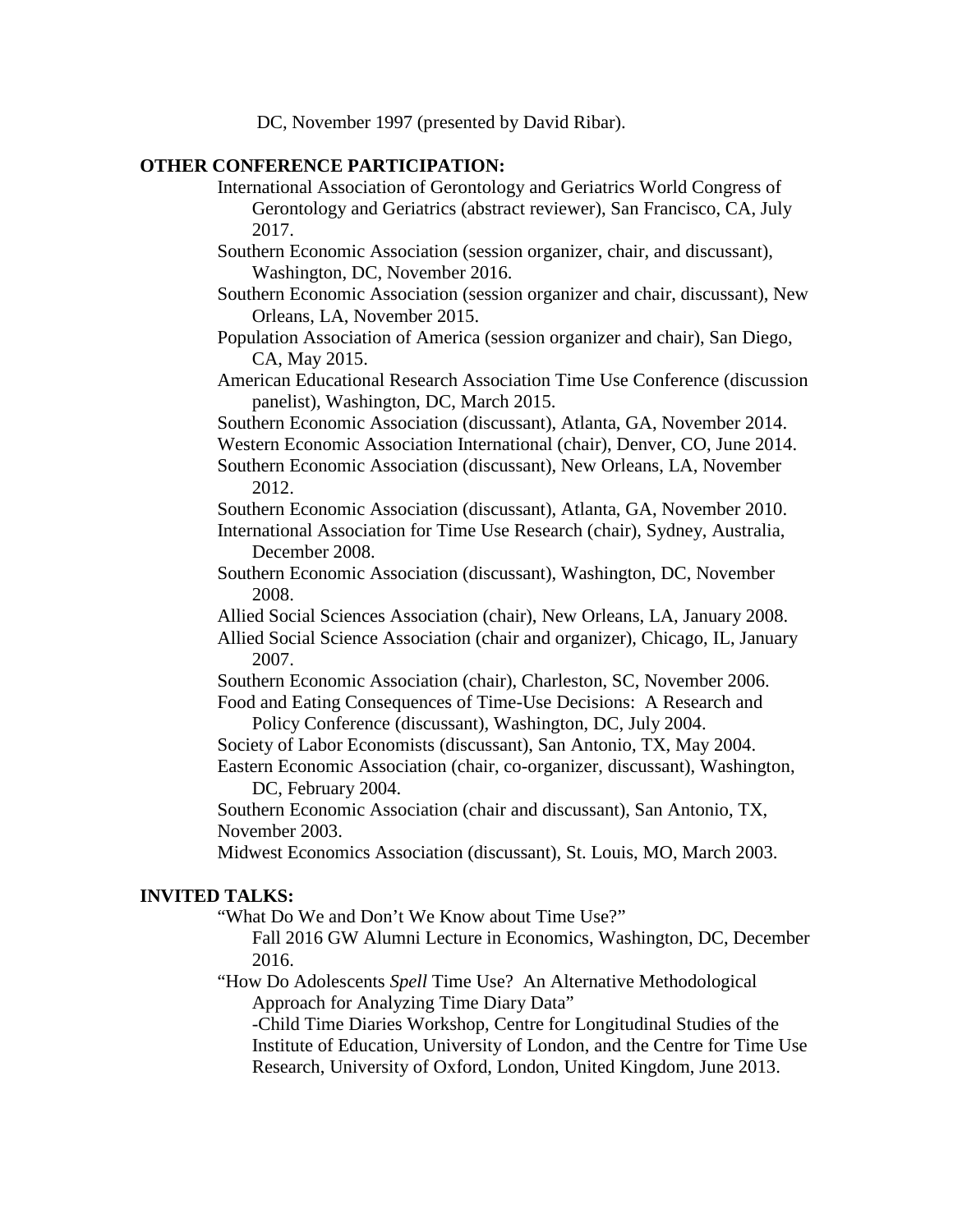"Does Generosity Beget Generosity? The Relationships between Transfer Receipt and Formal and Informal Volunteering" -Portfolios of the Atlanta Poor Workshop, Center for the Economic Analysis of Risk, Georgia State University, Atlanta, GA, May 2013. "The Multitasking of Household Production" -Department of Psychology, Ohio University, Athens, OH, September 2009. -Department of Economics, Ohio University, Athens, OH, May 2009. "Time Poverty Thresholds" -Economic Research Service, U.S. Department of Agriculture, Washington, DC, July 2008. "How Do Adolescents *Spell* Time Use?" -Union College, Seminar Series, Schenectady, NY, April 2008. -University of Nebraska, Seminar Series, Lincoln, NE, November, 2007. "Parental Child Care in Single-Parent, Cohabiting, and Married-Couple Families: Time Diary Evidence from the United Kingdom" -U.S. Bureau of Labor Statistics, Economic Research Seminar Series, Washington, DC, May 2005. "Parent-Child Bargaining, Parental Transfers, and the Postsecondary Education Decision" -Initiative in Population Research, Ohio State University, Columbus, OH,

February, 2003.

-Society of Government Economists, Labor and Human Resources Brown Bag, Washington, DC, September 2001.

#### **PEER REVIEWS:**

#### **Academic Journals:**

*American Journal of Sociology; Annals of Economics and Statistics; Applied Economic Perspectives and Policy; Applied Economics; Applied Economics Letters; B.E. Journal of Economic Analysis and Policy; Contemporary Economic Policy; Demography; Eastern Economic Journal; Econometrics; Economic Inquiry; Economic Modelling; Economics Bulletin; Economics and Human Biology; Economics Letters; Economics of Education Review; Education Economics; Education Finance and Policy; Electronic International Journal of Time Use Research; Empirical Economics; European Economic Review; Feminist Economics; Fiscal Studies; Health Education and Behavior; International Association of Gerontology and Geriatrics; International Journal of Manpower; Journal of Comparative Economics; Journal of Development Studies; Journal of Economic Behavior and Organization; Journal of Economic Education; Journal of Family Issues; Journal of Family and Economic Issues; Journal of Financial Counseling and Planning; Journal of Gerontology: Social Sciences; Journal of Institutional and Theoretical Economics; Journal of Labor Research; Journal of Marriage and Family; Journal of Official Statistics; Journal of Population Economics; Kyklos; Labour Economics; Labour: Review of Labour Economics and Industrial Relations; Modern Economy; PLOS ONE; Review of Economic Studies;*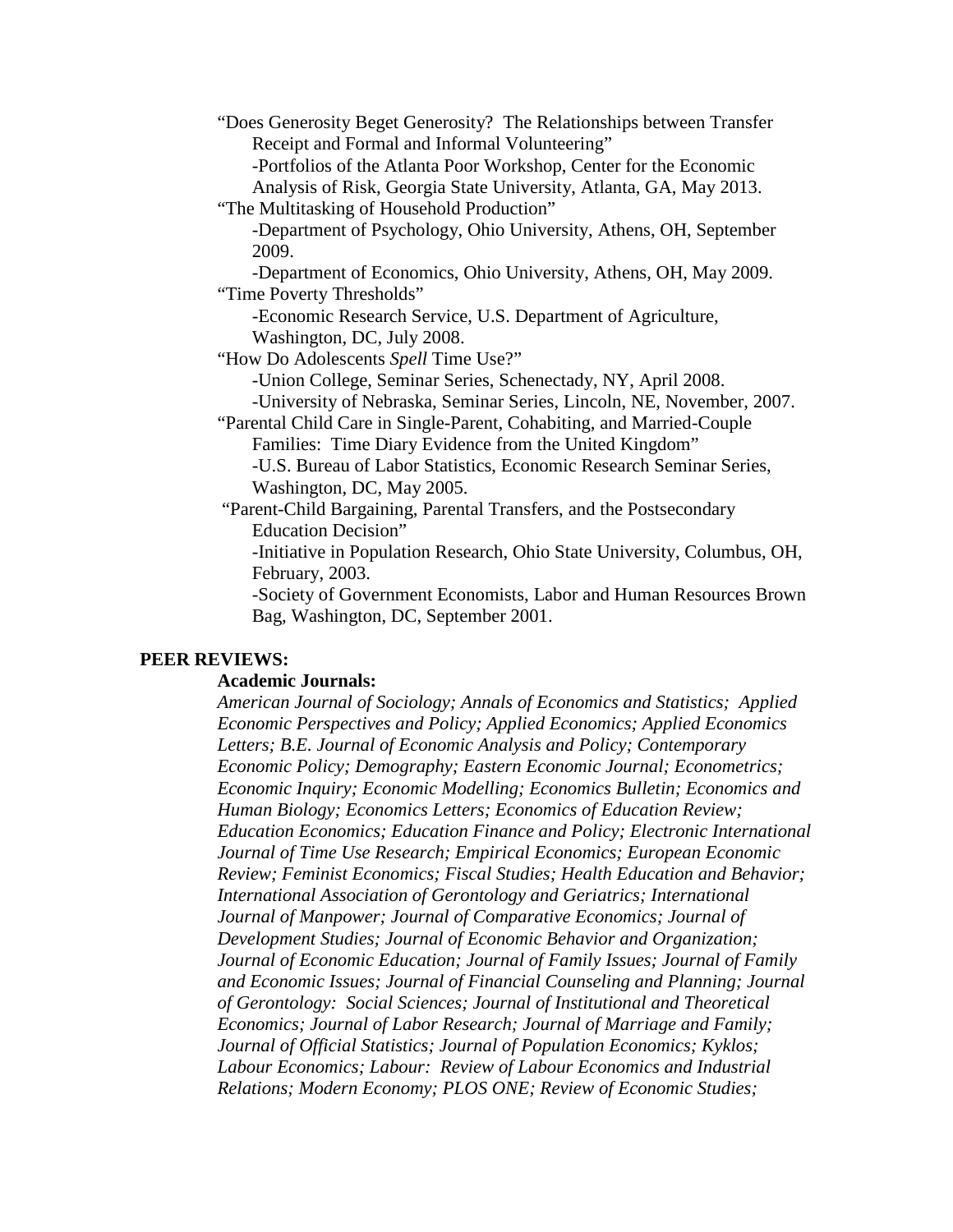*Review of Economics of the Household; Social Forces; Social Indicators Research; Social Science Journal; Social Science Research; Social Science Quarterly; Sociological Forum; Southern Economic Journal; The Sociological Quarterly; Transportation Research Part A: Policy and Practice*

### **Other Periodicals:**

*Economic Research Report Series*

#### **Books:**

Palgrave Macmillan; Pearson Addison-Wesley; Pearson Economics; Oxford University Press, Inc.; W.E. Upjohn Institute for Employment Research; W.W. Norton & Co.

## **Grant Review Panels:**

Food Assistance and Nutrition Research Program (FANRP), Economic Research Service, U.S. Department of Agriculture; National Science Foundation

### **EXTERNAL RESEARCH FUNDING AWARDS:**

- "The Comparative Productivity and Efficiency of Sole-tasking versus Multitasking," University of New South Wales, Australian School of Business Research Grant, AU\$12,000, co-investigator, June 2010 - June 2011.
- "Time Poverty Thresholds," cooperative agreement with the U.S. Department of Agriculture, \$27,500, September 2006 - September 2008.

#### **INTERNAL RESEARCH AND COURSE DEVELOPMENT FUNDING AWARDS:**

- Scholarship Catalyst Program Award, Texas Tech University, "Aging and Online Purchase Decision Making: The Comparison of Eye-tracking Data and Behavioral Data," \$3,500, co-investigator, December 2016-December 2017.
- Texas Tech University Transdisciplinary Research Academy, "Time Stress and Choice of Retirement Plans," \$4,000, co-investigator, April 2016-March 2017.
- Texas Tech University Transdisciplinary Research Academy, "Food Choices and Eating Behaviors: Painting a Complete Picture," \$4,000, coinvestigator, April 2016-March 2017.
- Proposal Support Program, Texas Tech University, "Precarious Manhood and Financial Risk Taking," \$1,500, co-investigator, April 2016-March 2017.
- Departmental Research Initiative Funds Award, Texas Tech University, \$1,500, co-investigator, March 2016-February 2017.

Scholarship Catalyst Program Award, Texas Tech University, "Workplace Distractions: The Effects of Internet and Phone Use on Productivity in the Workplace," \$3,350, co-investigator, December 2015-December 2016.

Research Startup Funds, Texas Tech University, \$107,828, September 2013- August 2015.